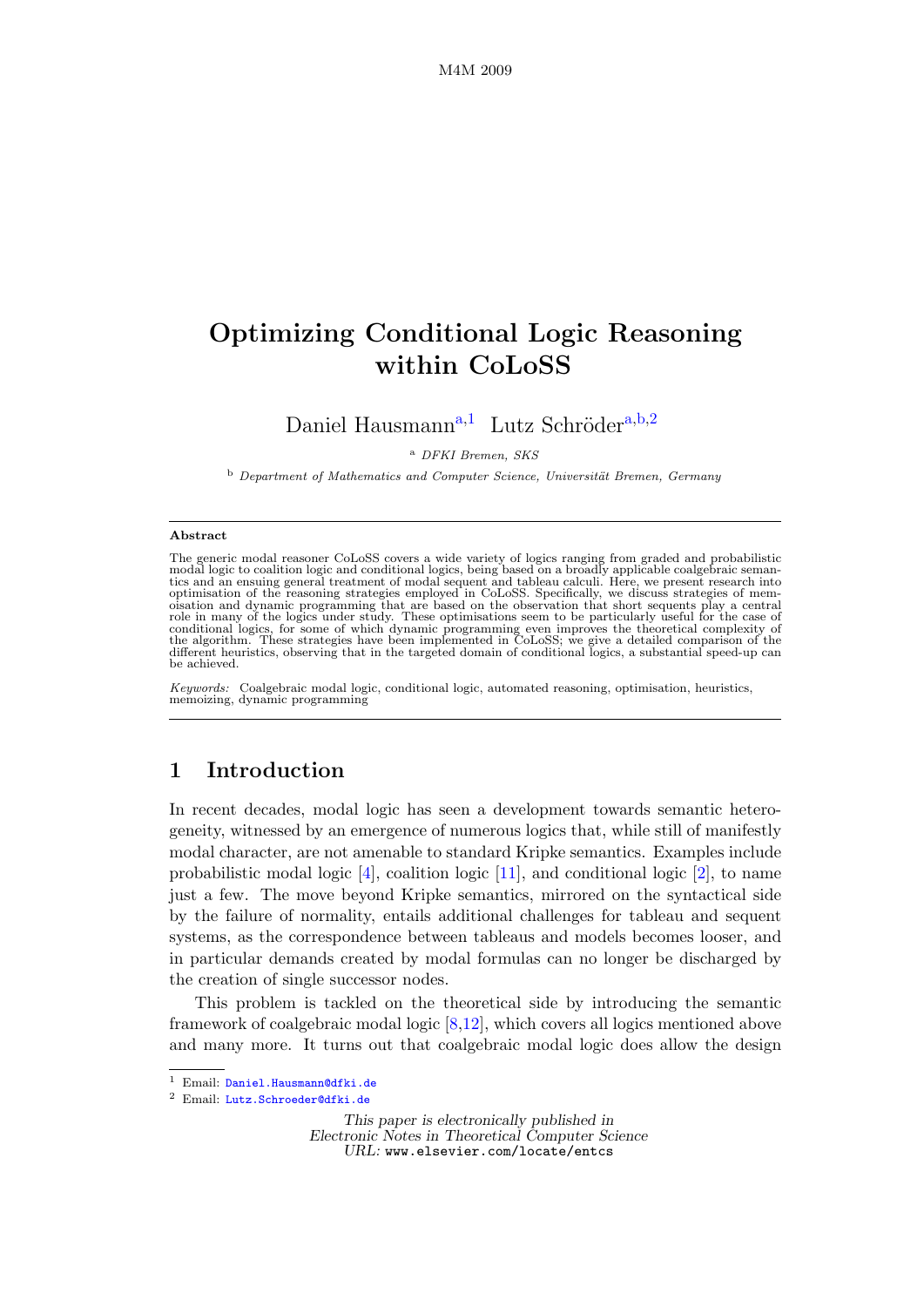of generic reasoning algorithms, including a generic tableau method originating from [\[15\]](#page-13-5); this generic method may in fact be separated from the semantics and developed purely syntactically, as carried out in [\[9](#page-13-6)[,10\]](#page-13-7).

Generic tableau algorithms for coalgebraic modal logics, in particular the algorithm described in  $[15]$ , have been implemented in the reasoning tool CoLoSS  $[1]^3$  $[1]^3$ . As indicated above, it is a necessary feature of the generic tableau systems that they potentially generate multiple successor nodes for a given modal demand, so that in addition to the typical depth problem, proof search faces a rather noticeable problem of breadth. The search for optimisation strategies to increase the efficiency of reasoning thus becomes all the more urgent. Here we present one such strategy, which is generally applicable, but particularly efficient in reducing both depth and branching for the class of conditional logics. We exploit a notable feature of this class, namely that many of the relevant rules rely rather heavily on premises stating equivalence between formulas; thus, conditional logics are a good candidate for memoising strategies, applied judiciously to short sequents. We describe the implementation of memoising and dynamic programming strategies within CoLoSS, and discuss the outcome of various comparative experiments.

### 2 Generic Sequent Calculi for Coalgebraic Modal Logic

Coalgebraic modal logic, originally introduced as a specification language for coalgebras, seen as generic reactive systems [\[8\]](#page-13-3), has since evolved into a generic framework for modal logic beyond Kripke semantics [\[3\]](#page-13-9). The basic idea is to encapsulate the branching type of the systems relevant for the semantics of a particular modal logic, say probabilistic or game-theoretic branching, in the choice of a set functor, the signature functor (e.g. the distribution functor and the games functor in the mentioned examples), and to capture the semantics of modal operators in terms of so-called predicate liftings. For the purposes of the present work, details of the semantics are less relevant than proof-theoretic aspects, which we shall recall presently. The range of logics covered by the coalgebraic approach is extremely broad, including, besides standard Kripke and neighbourhood semantics, e.g. graded modal logic [\[5\]](#page-13-10), probabilistic modal logic [\[4\]](#page-13-0), coalition logic [\[11\]](#page-13-1), various conditional logics equipped with selection function semantics [\[2\]](#page-13-2), and many more.

Syntactically, logics are parametrised by the choice of a *modal similarity type*  $\Lambda$ , i.e. a set of modal operators with associated finite arities. This choice determines the set of formulas  $\phi, \psi$  via the grammar

$$
\phi, \psi ::= p \mid \phi \land \psi \mid \neg \phi \mid \heartsuit(\phi_1, \ldots, \phi_n)
$$

where  $\heartsuit$  is an *n*-ary operator in  $\Lambda$ . Examples are  $\Lambda = \{L_p \mid p \in [0,1] \cap \mathbb{Q}\},\$  the unary operators  $L_p$  of probabilistic modal logic read 'with probability at least  $p$ ';  $\Lambda = \{ \diamond_k | k \in \mathbb{N} \}$ , the operators  $\diamond_k$  of graded modal logic read 'in more than k successors';  $\Lambda = \{ [C] \mid C \subseteq N \}$ , the operators  $[C]$  of coalition logic read 'coalition  $C$  (a subset of the set N of agents) can jointly enforce that'; and, for our main

<span id="page-1-0"></span><sup>3</sup> available under <http://www.informatik.uni-bremen.de/cofi/CoLoSS/>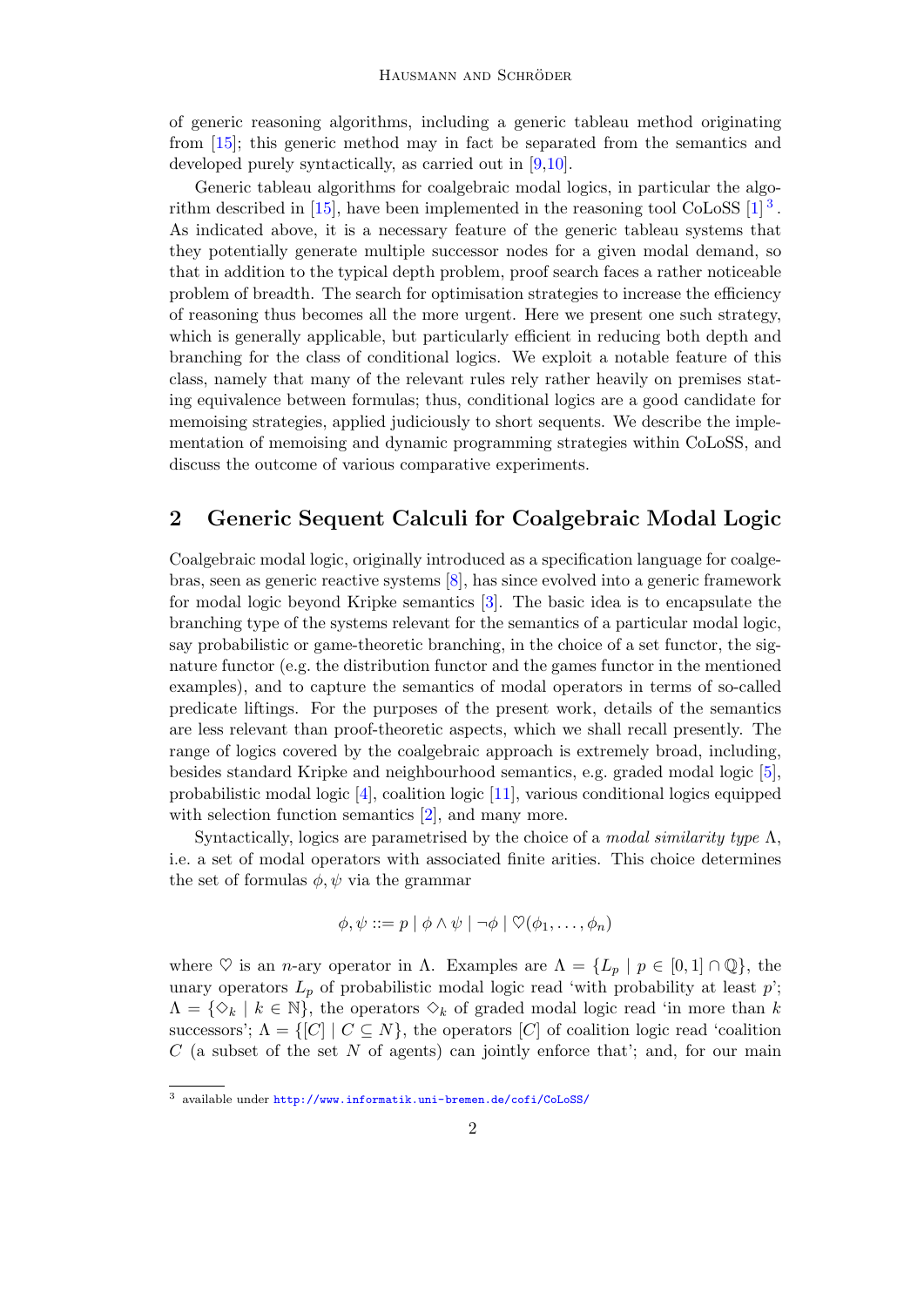example here,  $\Lambda = \{\Rightarrow\}$ , the *binary* modal operator  $\Rightarrow$  of conditional logic read e.g. 'if . . . then normally . . . '.

Coalgebraic modal logic was originally limited to so-called rank-1 logics axiomatised by formulas with nesting depth of modal operators uniformly equal to 1 [\[12\]](#page-13-4). It has since been extended to the more general non-iterative logics [\[14\]](#page-13-11) and to some degree to iterative logics, axiomatised by formulas with nested modalities [\[13\]](#page-13-12). The examples considered here all happen to be rank-1, so we focus on this case. In the rank-1 setting, it has been shown  $[12]$  that all logics can be axiomatised by *one-step* rules  $\phi/\psi$ , where  $\phi$  is purely propositional and  $\psi$  is a clause over formulas of the form  $\heartsuit(a_1, \ldots, a_n)$ , where the  $a_i$  are propositional variables. In the context of a sequent calculus, this takes the following form [\[9\]](#page-13-6).

**Definition 2.1** If S is a set (of formulas or variables) then  $\Lambda(S)$  denotes the set  $\{\heartsuit(s_1,\ldots,s_n) \mid \heartsuit \in \Lambda \text{ is } n\text{-ary}, s_1,\ldots,s_n \in S\}$  of formulas comprising exactly one application of a modality to elements of S. An S-sequent, or just a sequent in case that S is the set of all formulas, is a finite subset of  $S \cup \{\neg A \mid A \in S\}$ . Then, a onestep rule  $\Gamma_1, \ldots, \Gamma_n/\Gamma_0$  over a set V of variables consists of V-sequents  $\Gamma_1, \ldots, \Gamma_n$ , the premises, and a  $\Lambda(S)$ -sequent  $\Gamma_0$ , the conclusion. A goal is a set of sequents, typically arising as the set of instantiated premises of a rule application.

A given set of one-step rules then induces an instantiation of the generic sequent calculus [\[9\]](#page-13-6) which is given by a set of rules  $\mathcal{R}_{sc}$  consisting of the finishing and the branching rules  $\mathcal{R}_{sc}^{b}$  (i.e. rules with no premise or more than one premise), the linear rules  $\mathcal{R}_{sc}^{l}$  (i.e. rules with exactly one premise) and the modal rules  $\mathcal{R}_{sc}^{m}$ , i.e. the given one-step rules. The finishing and the branching rules are presented in Figure [1](#page-2-0) (where  $\top = \neg \bot$  and p is an atom), the linear rules are shown in Figure [2.](#page-2-1) So far, all these rules are purely propositional. As an example for a set of modal one-step rules, consider the modal rules  $\mathcal{R}_{sc}^{m}$  of the standard modal logic **K** as given by Figure [3.](#page-3-0)

$$
(\neg F) \; \frac{}{\Gamma, \neg \bot} \quad \text{(Ax)} \; \frac{}{\Gamma, p, \neg p} \quad (\land) \; \frac{\Gamma, A \quad \Gamma, B}{\Gamma, A \land B}
$$

<span id="page-2-0"></span>Fig. 1. The finishing and the branching sequent rules  $\mathcal{R}^b_{sc}$ 

$$
\begin{pmatrix}\n\Box \Box \Box \Gamma, A \\
\Box \Box \Gamma, \Box \Box A\n\end{pmatrix} \quad (\Box \land) \quad \frac{\Gamma, \Box A, \Box B}{\Gamma, \Box (A \land B)}
$$

<span id="page-2-1"></span>Fig. 2. The linear sequent rules  $\mathcal{R}_{sc}^l$ 

This calculus has been shown to be complete under suitable coherence assumptions on the rule set and the coalgebraic semantics, provided that the set of rules absorbs cut and contraction in a precise sense [\[9\]](#page-13-6). We say that a formula is provable if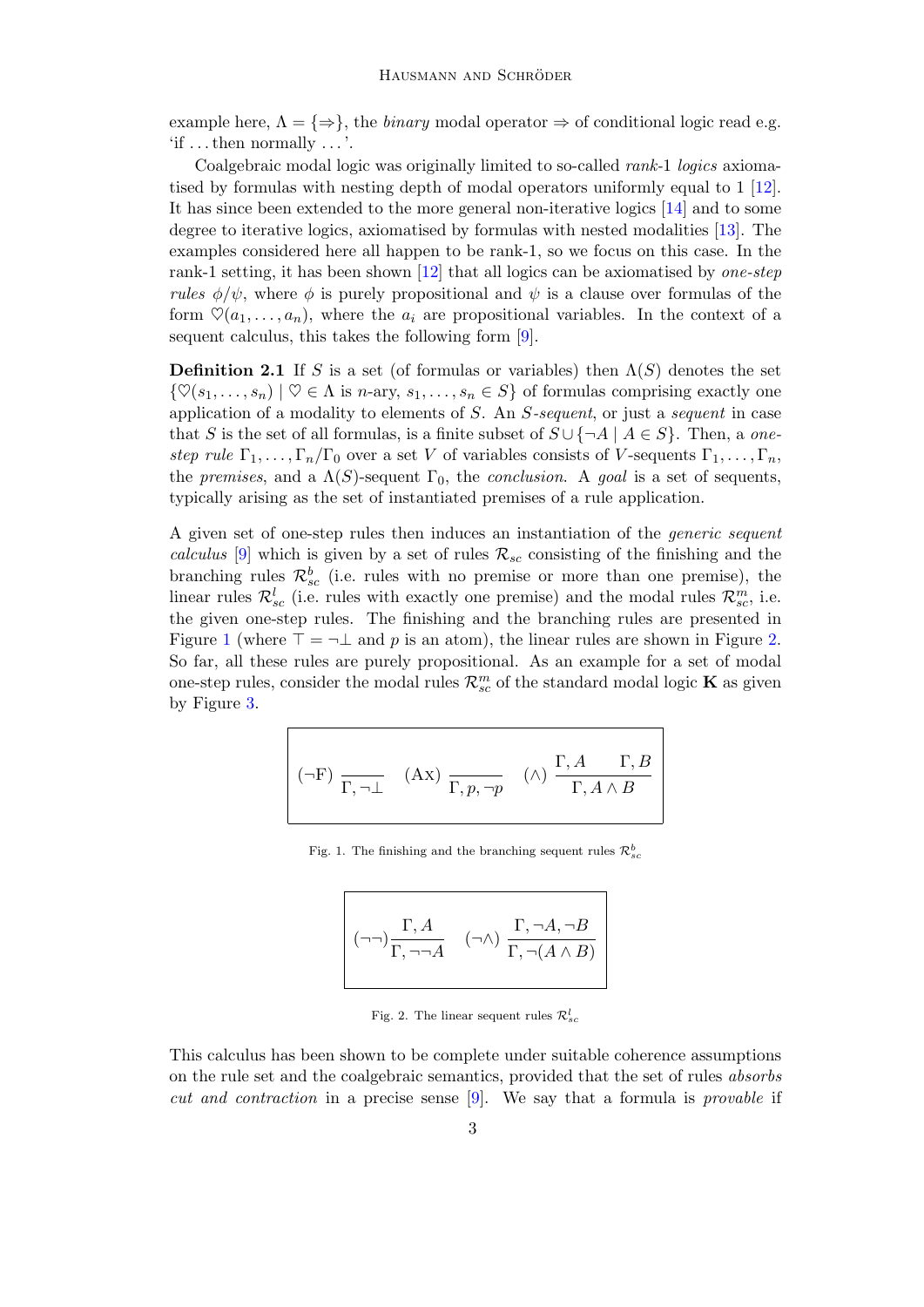#### HAUSMANN AND SCHRÖDER

$$
(\mathbf{K}) \frac{\neg A_1, \dots, \neg A_n, A_0}{\Gamma, \neg \Box A_1, \dots, \neg \Box A_n, \Box A_0}
$$

<span id="page-3-0"></span>Fig. 3. The modal rule of K

it can be derived in the relevant instance of the sequent calculus; the algorithms presented below are concerned with the provability problem, i.e. to decide whether a given sequent is provable. This is made possible by the fact that the calculus does not include a cut rule, and hence enables automatic proof search. For rank-1 logics, proof search can be performed in *PSPACE* under suitable assumptions on the representation of the rule set [\[15,](#page-13-5)[9\]](#page-13-6). The corresponding algorithm has been implemented in the system CoLoSS [\[1\]](#page-13-8) which remains under continuous development. Particular attention is being paid to finding heuristic optimisations to enable practically efficient proof search, as described here.

Our running example used in the presentation of our optimisation strategies below is conditional logic as mentioned above. The most basic conditional logic is CK [\[2\]](#page-13-2) (we shall consider a slightly extended logic below), which is characterised by assuming normality of the right-hand argument of the non-monotonic conditional  $\Rightarrow$ , but only replacement of equivalents in the left-hand arguments. Absorption of cut and contraction requires a unified rule set consisting of the rules depicted in Fig. [4](#page-3-1) with  $A = C$  abbreviating the pair of sequents  $\neg A, C$  and  $\neg C, A$ . This illus-

$$
(CK)\frac{A_0 = A_1; \dots; A_n = A_0 \qquad \neg B_1, \dots, \neg B_n, B_0}{\Gamma, \neg (A_1 \Rightarrow B_1), \dots, \neg (A_n \Rightarrow B_n), (A_0 \Rightarrow B_0)}
$$

<span id="page-3-1"></span>Fig. 4. The modal rule of CK

trates two important points that play a role in the optimisation strategies described below. First, the rule has a large branching degree both existentially and universally – we have to check that there *exists* a rule proving some sequent such that  $all$ its premises are provable, and hence we have to guess one of exponentially many subsequents to match the rule and then attempt to prove linearly many premises; compare this to linearly many rules and a constant number of premises per rule (namely, 1) in the case of  $\bf{K}$  shown above. Secondly, many of the premises are short sequents. This will be exploited in our memoisation strategy. We note that labelled sequent calculi for conditional logics have been designed previously [\[7\]](#page-13-13) and have been implemented in the CondLean prover [\[6\]](#page-13-14); contrastingly, our calculus is unlabelled, and turns out to be conceptually simpler. The comparison of the relative efficiency of labelled and unlabelled calculi remains an open issue for the time being.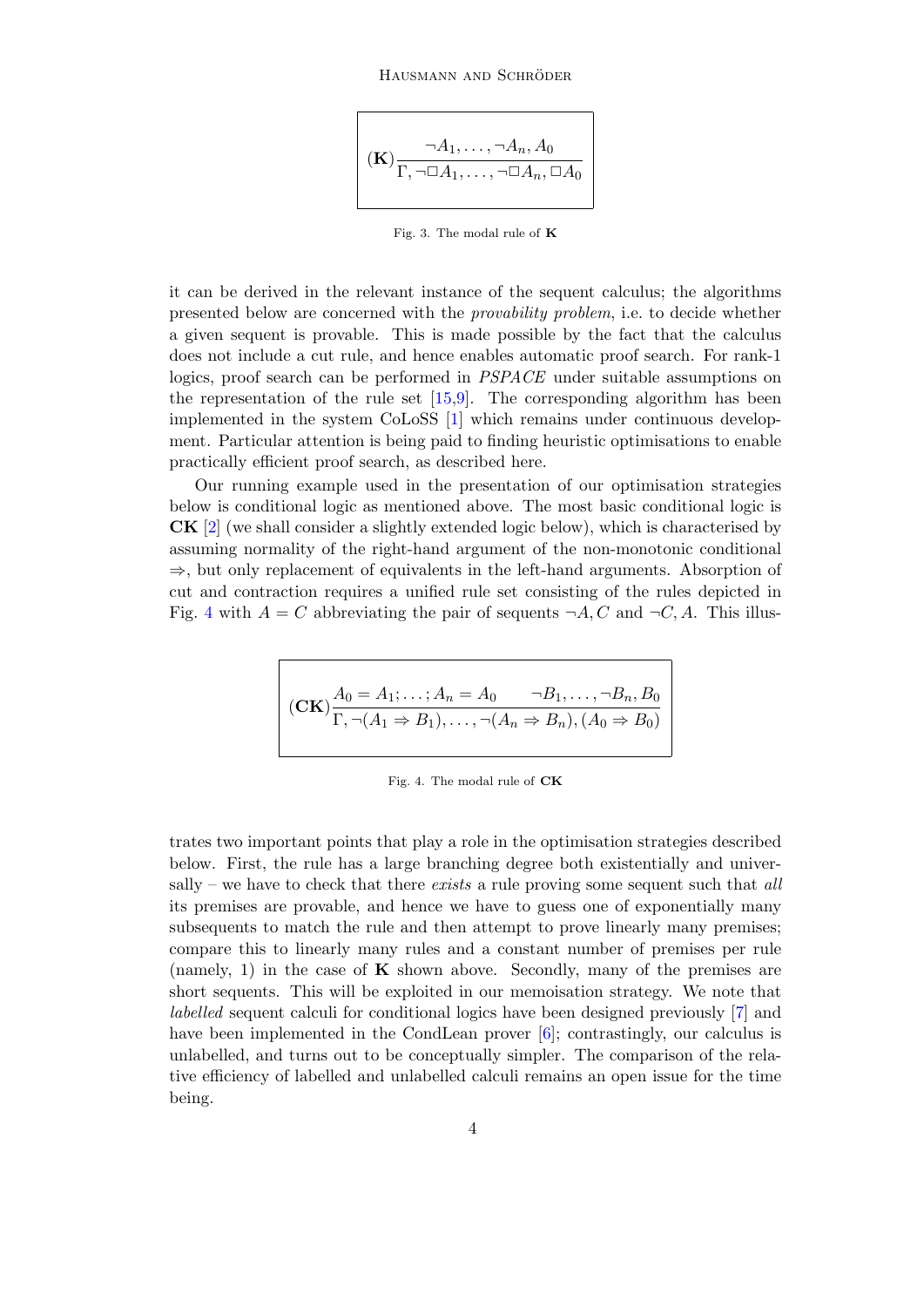# 3 The Algorithm

According to the framework introduced above, we now devise a generic algorithm to decide the provability of formulas, which is easily instantiated to a specific logic by just implementing the relevant modal rules.

Algorithm [1](#page-4-0) makes use of the sequent rules in the following manner: In order to show the *provability* of a formula  $\phi$ , the algorithm starts with the sequent  $\{\phi\}$  and just keeps trying to apply all of the sequent rules in  $\mathcal{R}_{sc}$  to it, giving precedence to the linear rules. Below, we refer to a sequent as open if it has not yet been checked for provability. Under suitable tractability assumptions on the rule set as in  $[15,9]$  $[15,9]$ , this algorithm realises the theoretical upper bound  $PSPACE$ . It is the starting point of the proof search algorithms employed in CoLoSS, being essentially a sequent reformulation of the algorithm described in [\[1\]](#page-13-8), where it is easily verified that correctness and termination of the algorithm are preserved by this reformulation; optimisations of this algorithm are the subject of the present work.

#### **Algorithm 1** (Decide provability of a sequent  $\Gamma$ )

- 1. Try all possible applications of rules from  $\mathcal{R}_{sc}$  to Γ, giving precedence to linear rules. For every such rule application, perform the following steps, and answer 'provable' in case these steps succeed for one of the rule applications.
- 2. Let  $\Lambda$  denote the set of premises arising from the rule application.
- <span id="page-4-0"></span>3. Check recursively that every sequent in  $\Lambda$  is provable.

#### 3.1 The conditional logic instance

The genericity of the introduced sequent calculus allows us to easiliy create instantiations of Algorithm [1](#page-4-0) for a large variety of modal logics:

For instance it has been shown in [\[10\]](#page-13-7) that the complexity of **CKCEM** is  $coNP$ , using a dynamic programming approach in the spirit of [\[16\]](#page-13-15); in fact, this was the original motivation for exploring the optimisation strategies pursued here. Due to this reason, we restrict ourselves to the examplary conditional logic CKCEM for the remainder of this section; slightly adapted versions of the optimisation will work for other conditional logics. CKCEM is characterised by the additional axioms of conditional excluded middle  $(A \Rightarrow B) \vee (A \Rightarrow \neg B)$ , which to absorb cut and contraction is integrated in the rule for CK as shown in Figure [5.](#page-4-1)

$$
\begin{aligned}\n\left( \mathbf{CKCEM} \right) \frac{A_0 = A_1; \dots; A_n = A_0 \qquad B_0, \dots, B_j, \neg B_{j+1}, \dots, \neg B_n}{\Gamma, (A_0 \Rightarrow B_0), \dots, (A_j \Rightarrow B_j), \neg (A_{j+1} \Rightarrow B_{j+1}), \dots, \neg (A_n \Rightarrow B_n)}\n\end{aligned}
$$

#### <span id="page-4-1"></span>Fig. 5. The modal rule CKCEM of conditional logic

In the following, we use the notions of conditional antecedent and conditional consequent to refer to the parameters of the modal operator of conditional logic.

In order to decide using Algorithm [1](#page-4-0) whether there is an instance of the modal rule of conditional logic which can be applied to the actual current sequent, it is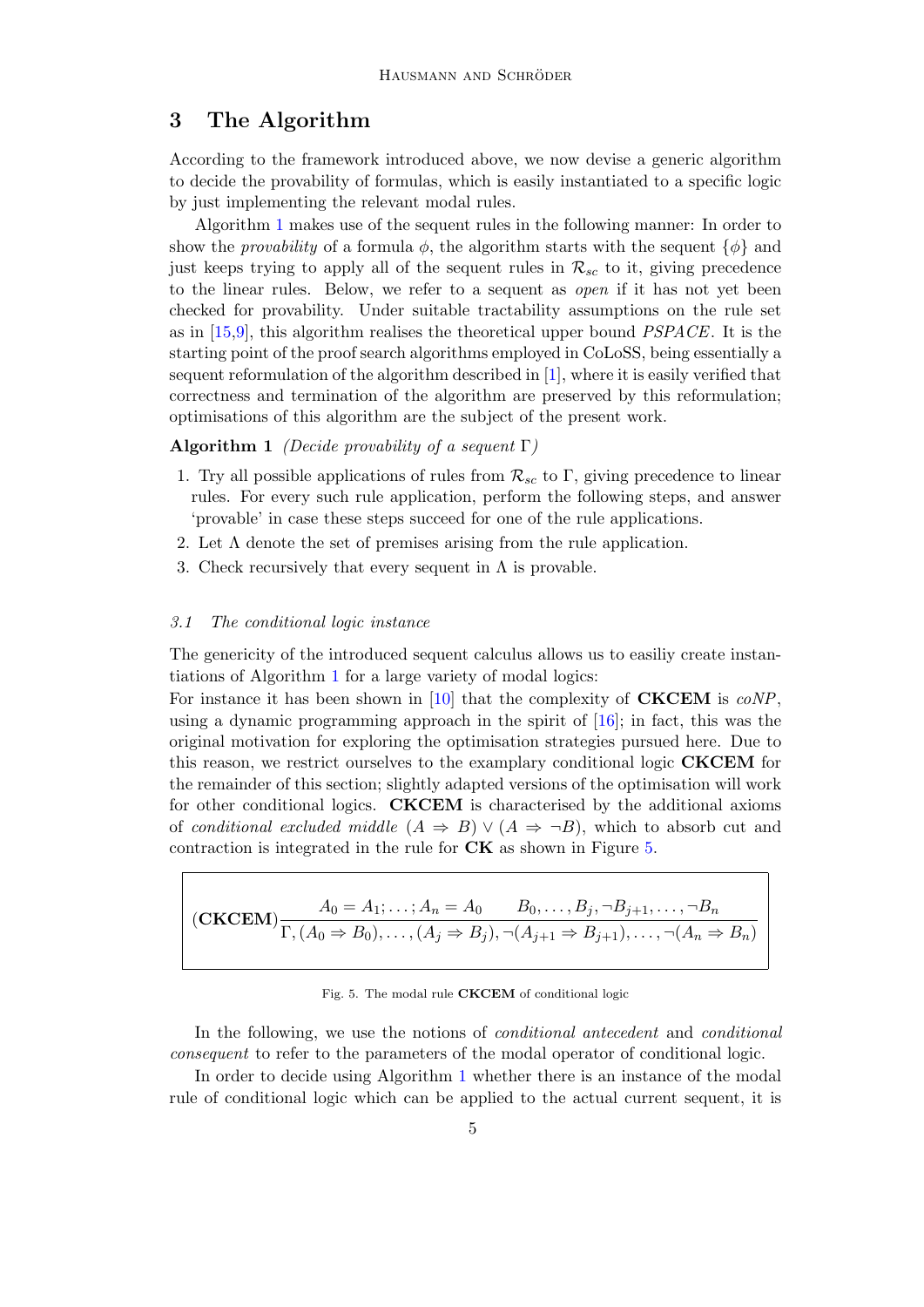necessary to create a preliminary premise for each possible combination of equalities of all the premises of the modal operators in this sequent. This results in  $2<sup>n</sup> - 1$ new premises for a sequent with n top-level modal operators.

<span id="page-5-0"></span>**Example 3.1** For the sequent  $\Gamma = \{(A_0 \Rightarrow B_0), (A_1 \Rightarrow B_1), (A_2 \Rightarrow B_2)\}\)$ , there are  $2^3 = 8$  possible instances of the rule to be tried, corresponding to the non-empty subsequents of the goal; the premise to be checked for  $I \subseteq \{1,2,3\}$  consists of  $A_i = A_j$  for  $i, j \in I$ , and  $\{B_i \mid i \in I\}$ .

It seems to be a more intelligent approach to first partition the set of all antecedents of the top-level modal operators in the current sequent into equivalence classes with respect to logical equality. This partition allows for a significant reduction both of the number of rules to be tried and of the number of premises to be actually proved for each rule.

Example 3.2 Consider again the sequent from Example [3.1.](#page-5-0) By using the examplary knowledge that  $A_0 = A_1$ ,  $A_1 \neq A_2$  and  $A_0 \neq A_2$ , it is immediate that there are just two reasonable instations of the modal rule, leading to the two premises  $\{\{B_0, B_1\}\}\$ and  $\{\{B_2\}\}\$ . For the first of these two premises, note that it is not necessary to show the equivalence of  $A_0$  and  $A_1$  again.

In the case of conditional logic, observe the following: Since the modal antecedents that appear in a formula are not being changed by any rule of the sequent calculus, it is possible to extract all possibly relevant antecedents of a formula even before the actual sequent calculus is applied. This allows us to first compute the equivalence classes of all the relevant antecedents and then feed this knowledge into the actual sequent calculus, as illustrated next.

### 4 The Optimisation

**Definition 4.1** A conditional antecedent of modal nesting depth i is a conditional antecedent which contains at least one antecedent of modal nesting depth  $i - 1$ and which contains no antecedent of modal nesting depth greater than  $i - 1$ . A conditional antecedent of nesting depth 0 is an antecedent that does not contain any further modal operators. Let  $a_i$  denote the set of all conditional antecedents of modal nesting depth i. Further, let  $prems(n)$  denote the set of all conditional antecedents of modal nesting depth at most n (i.e.  $\text{prems}(n) = \bigcup_{j=1..n} a_j$ ). Finally, let  $depth(\phi)$  denote the maximal modal nesting in the formula  $\phi$ .

**Definition 4.2** A set K of sequents together with a function  $eval: \mathcal{K} \to {\top, \bot}$  is called a knowledge base.

We may now construct an optimized algorithm which allows us to decide provability (and satisfiability) of formulas more efficiently in some cases. The optimized algorithm is constructed from two functions (namely from the actual proving function and from the so-called pre-proving function):

<span id="page-5-2"></span>**Algorithm 2** (Decide provability of  $\phi$  using the knowledge base  $(K, eval)$ )

<span id="page-5-1"></span>1. If  $\Gamma \in \mathcal{K}$ , answer 'provable' if  $eval(\Gamma) = \top$ , else 'unprovable'. Otherwise: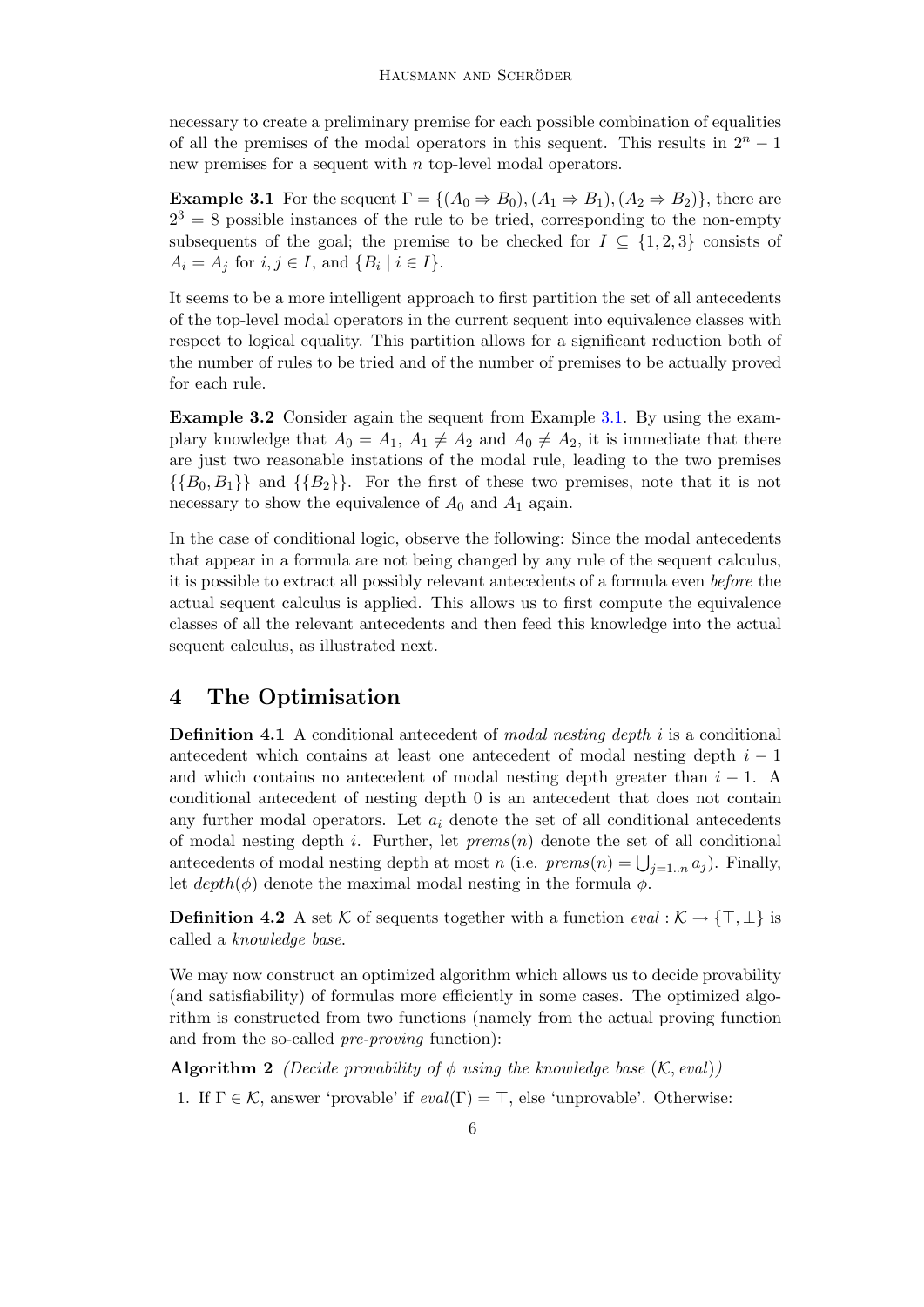- 2. Try all possible applications of rules from  $\mathcal{RO}_{sc}$  to Γ, giving precedence to linear rules, where  $\mathcal{RO}_{sc}$  is an optimised set of rules taking into account the knowledge base, as explained below. For every such rule application, perform the following steps, and answer 'provable' in case these steps succeed for one of the rule applications.
- 3. Let  $\Lambda$  denote the set of premises arising from the rule application.
- <span id="page-6-0"></span>4. Check recursively that every sequent in  $\Lambda$  is provable.

Algorithm [2](#page-6-0) is very similar to Algorithm [1](#page-4-0) but relies on the knowledge base passed to it and moreover uses a modified set of rules  $\mathcal{RO}_{sc}$ . The set of rules  $\mathcal{RO}_{sc}$  makes appropriate use of the knowledge base. It is obtained from  $\mathcal{R}_{sc}$  by replacing the modal rule from Figure [5](#page-4-1) with the modified modal rule from Figure [6.](#page-6-1) The point is that the premises  $A_0 = \cdots = A_n$  are replaced by side conditions representing lookup in the knowledge base. This improves on standard memoising as embodied by the lookup operation in step [1](#page-5-1) of the above algorithm in that existential branching over potentially applicable rules is reduced: the rule does not even match the target sequent unless the equivalence premises are already in the knowledge base. This is still a complete system due to the way memoising is organised, as explained below.

$$
(\mathbf{CKCEM}^m) \frac{B_0, \dots, B_j, \neg B_{j+1}, \dots, \neg B_n}{\Gamma, (A_0 \Rightarrow B_0), \dots, (A_j \Rightarrow B_j), \neg (A_{j+1} \Rightarrow B_{j+1}), \dots, \neg (A_n \Rightarrow B_n)}
$$

$$
(\bigwedge_{i,j \in \{1..n\}} eval(A_i = A_j) = \top)
$$

<span id="page-6-2"></span><span id="page-6-1"></span>Fig. 6. The modified modal rule  $CKCEM<sup>m</sup>$  of conditional logic

The knowledge base used in Algorithm [2](#page-5-2) is computed in Algorithm [3.](#page-6-2) The algorithm proceeds by dynamic programming with stages corresponding to modal nesting depth, in the spirit of [\[16\]](#page-13-15). Thus, in order to show the equivalence of two conditional antecedents of nesting depth at most i, we assume that the equivalences  $\mathcal{K}_i$  between modal antecedents of nesting depth less than  $i$  have already been computed and the result is stored in  $eval_i$ ; hence, two antecedents are equal, if their equivalence is provable by Algorithm [2](#page-6-0) using only the knowledge base  $(\mathcal{K}_i, eval_i)$ .

**Algorithm 3** Step 1: Take a formula  $\phi$  as input. Set  $i = 0, \mathcal{K}_0 = \emptyset$ , evalo =  $\emptyset$ . Step 2: Generate the set  $prems_i$  of all conditional antecedents of  $\phi$  of nesting depth at most i. If  $i < depth(\phi)$  continue with Step 3, else set  $\mathcal{K} = \mathcal{K}_{i-1}$ , eval = evaliand continue with Step 4.

Step 3: Let eq<sub>i</sub> denote the set of all equalities  $A_a = A_b$  for different formulas  $A_a, A_b \in \text{prems}_i$ . Compute Algorithm [2](#page-6-0) ( $\psi$ ,  $(\mathcal{K}_i, eval_i)$ ) for all  $\psi \in eq_i$ . Set  $\mathcal{K}_{i+1} =$ eq<sub>i</sub>, set  $i = i + 1$ . For each equality  $\psi \in eq_i$ , set  $eval_{i+1}(\psi) = \top$  if the result of Algorithm [2](#page-6-0) was 'provable' and  $eval_{i+1}(\psi) = \bot$  otherwise. Continue with Step 2. Step 4: Call Algorithm [2](#page-6-0) ( $\phi$ , (K, eval)) and return its return value as result.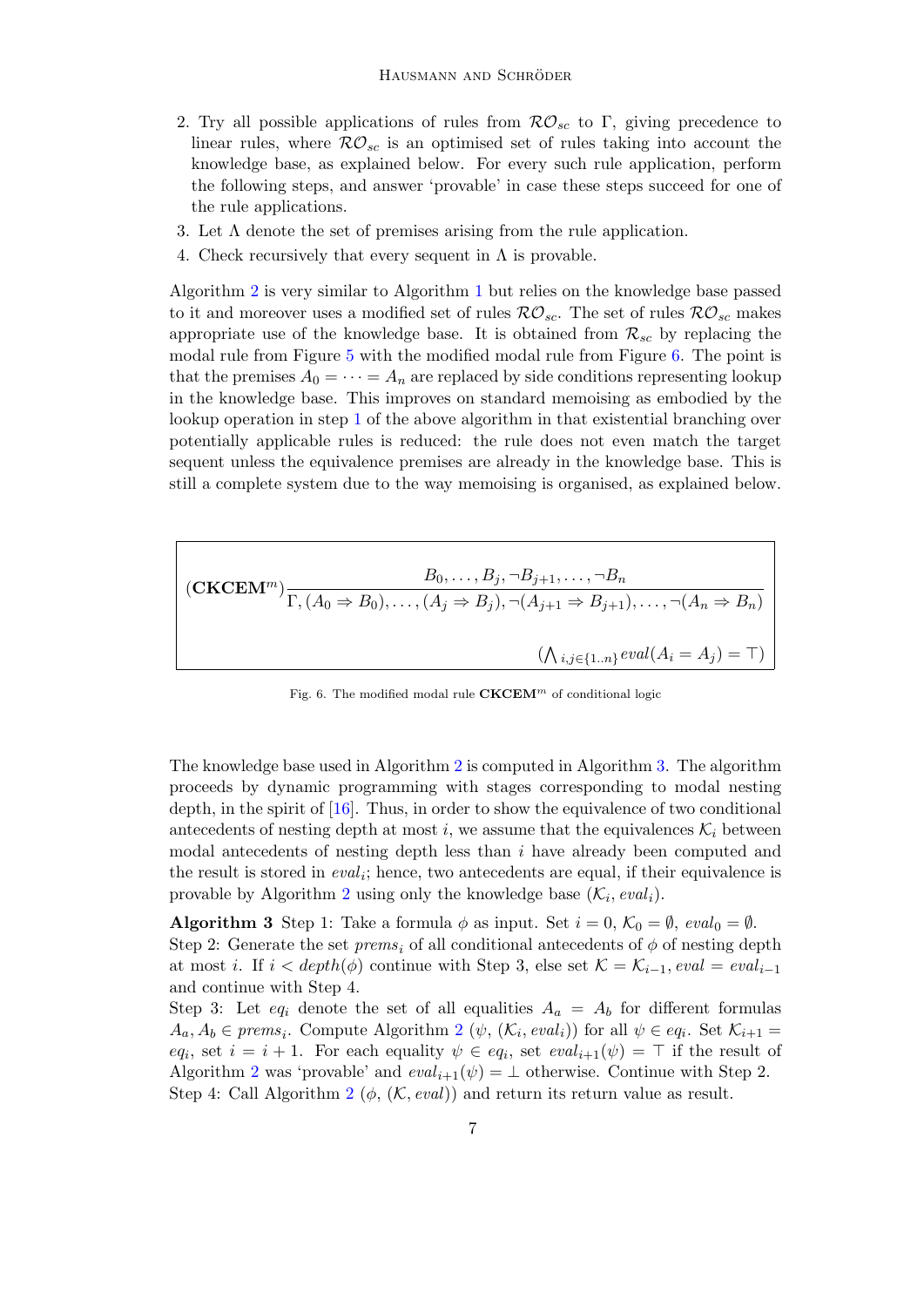#### 4.1 Treatment of Requisite Equivalences Only

Since Algorithm [3](#page-6-2) tries to show the logical equivalence of any combination of two conditional antecedents that appear in  $\phi$ , it will have worse completion time than Algorithm [1](#page-4-0) on many formulas:

Example 4.3 Consider the formula

$$
\phi = (((p_0 \Rightarrow p_1) \Rightarrow p_2) \Rightarrow p_4) \vee (((p_5 \Rightarrow p_6) \Rightarrow p_7) \Rightarrow p_8).
$$

Algorithm [3](#page-6-2) will not only try to show the necessary equivalences between the pairs  $(((p_0 \Rightarrow p_1) \Rightarrow p_2), ((p_5 \Rightarrow p_6) \Rightarrow p_7)), ((p_0 \Rightarrow p_1), (p_5 \Rightarrow p_6))$  and  $(p_0, p_5)$ , but it will also try to show equivalences between any two conditional antecedents (e.g.  $(p_0,(p_5 \Rightarrow p_6)))$ , even though these equivalences will not be needed during the execution of Algorithm [2.](#page-6-0)

Based on this observation it is possible to assign a category to each pair of antecedents that appear in it:

**Definition 4.4** The paths (in  $\phi$ ) to a conditional antecedent  $\psi$  describe the orders of modal arguments through which  $\psi$  is reached, when starting from the root of  $\phi$ : The path to a top-level antecedent is just  $\{1\}$ . If  $\psi$  does not appear as antecedent on the topmost level of  $\phi$ , the path to it is {1} prepended to the set of paths to  $\psi$ in any top-level conditional antecedent of  $\phi$  together with  $\{0\}$  prepended to the set of paths to  $\psi$  in any top-level conditional consequent of  $\phi$ .

**Example 4.5** Consider the formula  $\phi = (p_0 \Rightarrow p_2) \Rightarrow ((p_0 \Rightarrow p_1) \Rightarrow p_3)$ . Then the path to  $(p_0 \Rightarrow p_2)$  is  $\{1\}$ , whereas the path to  $(p_0 \Rightarrow p_1)$  is  $\{01\}$ . The paths to  $p_0$ are  $\{11, 011\}$ .

Definition 4.6 Let A and B be two conditional antecedents. A and B are called connected (in  $\phi$ ) if at least one path to A is also a path to B (and hence vice-versa). If no path to  $A$  is a path to  $B$ , the two antecedents are said to be *independent*.

Since two independent conditional antecedents will never appear in the scope of the same application of the modal rule, it is in no case necessary to show (or refute) the logical equivalence of independent conditional antecedents. Hence it suffices to focus our attention to the connected conditional antecedents. It is then obvious that any possibly requisite equivalence and its truth-value are allready included in  $(K, eval)$  when the main proving is induced. On the other hand, we have to be aware that it may be the case, that we show equivalences of antecedents which are in fact not needed (since antecedents may indeed be connected and still it is possible that they never appear together in an application of the modal rule - this is the case whenever two preceding antecedents are not logically equivalent).

As result of these considerations, we devise Algorithm [4,](#page-7-0) an improved version of Algorithm [3.](#page-6-2) The only difference is that before proving any equivalence, Algorithm [4](#page-7-0) checks whether the current pair of conditional antecedents is actually connected; only then does it treat the equivalence. Hence independent pairs of antecedents remain untreated

<span id="page-7-0"></span>**Algorithm 4** Step 1: Take a formula  $\phi$  as input. Set  $i = 0, \mathcal{K}_0 = \emptyset$ , eval<sub>0</sub> =  $\emptyset$ . Step 2: Generate the set  $prems_i$  of all conditional antecedents of  $\phi$  of nesting depth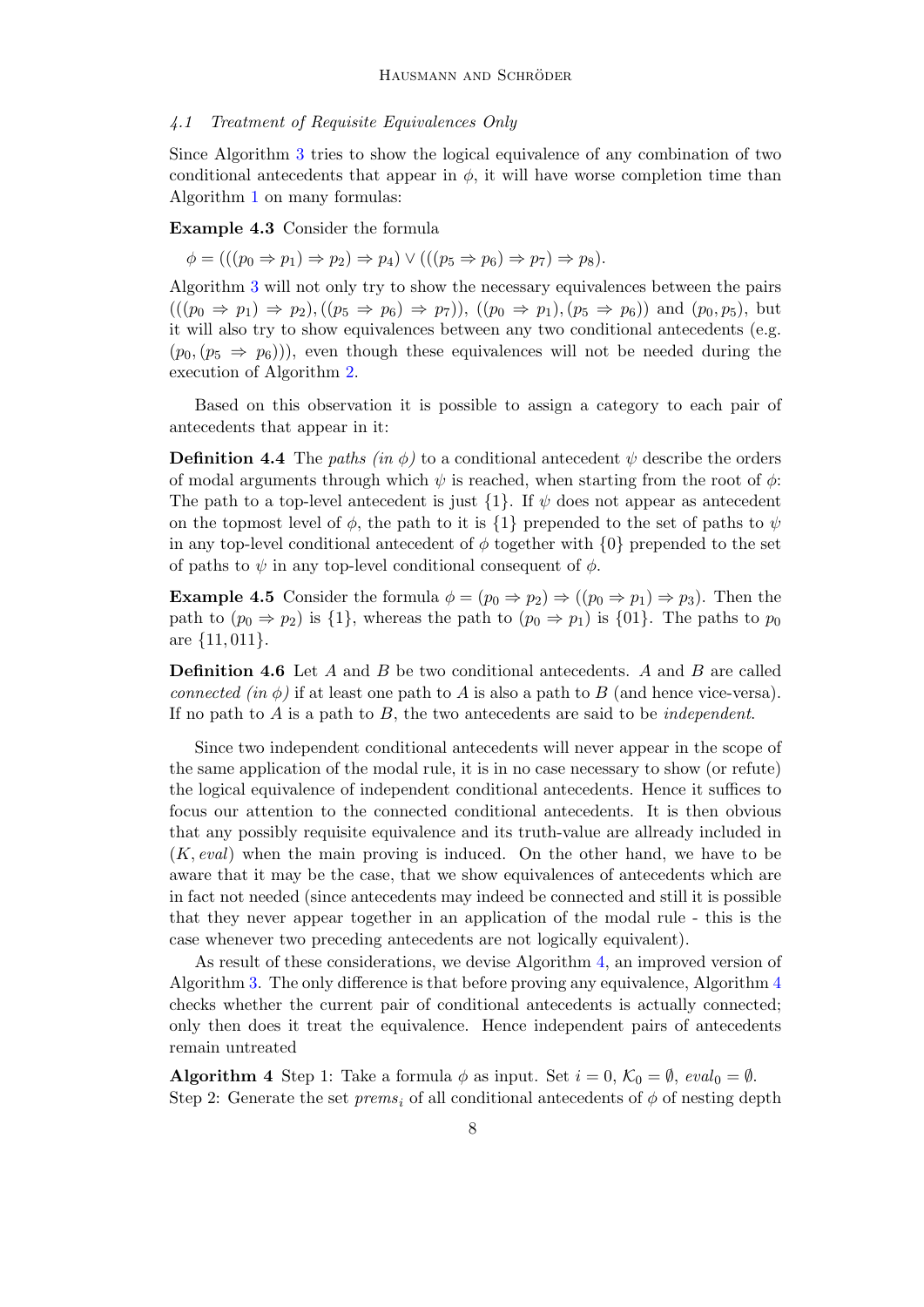at most i. If  $i < depth(\phi)$  continue with Step 3, else set  $\mathcal{K} = \mathcal{K}_{i-1}$ , eval = evaliand continue with Step 4.

Step 3: Let  $eq_i$  denote the set of all equalities  $A_a = A_b$  for different and not independent pairs of formulas  $A_a, A_b \in \text{prems}_i$ . Compute Algorithm [2](#page-6-0) ( $\psi$ ,  $(\mathcal{K}_i, \text{eval}_i)$ ) for all  $\psi \in eq_i$ . Set  $\mathcal{K}_{i+1} = eq_i$ , set  $i = i + 1$ . For each equality  $\psi \in eq_i$ , set  $eval_{i+1}(\psi) = \top$  if the result of Algorithm [2](#page-6-0) was 'provable' and  $eval_{i+1}(\psi) = \bot$ otherwise. Continue with Step 2.

Step 4: Call Algorithm [2](#page-6-0) ( $\phi$ , (K, eval)) and return its return value as result.

# 5 Implementation

The proposed optimized algorithms have been implemented (using the programming language Haskell) as part of the generic coalgebraic modal logic satisfiability solver ( $\text{CoLoSS}^4$  $\text{CoLoSS}^4$ ).  $\text{CoLoSS}$  provides the general coalgebraic framework in which the generic sequent calculus is embedded. It is easily possible to instantiate this generic sequent calculus to specific modal logics, one particular example being conditional logic. The matching function for conditional logic in CoLoSS was hence adapted in order to realize the different optimisations (closely following Algorithms [1,](#page-4-0) [3](#page-6-2) and [4\)](#page-7-0), so that CoLoSS now provides an efficient algorithm for deciding the provability (and satisfiability) of conditional logic formulas.

#### <span id="page-8-1"></span>5.1 Comparing the Proposed Algorithms

In order to show the relevance of the proposed optimisations, we devise several classes of conditional formulas. Each class has a characteristic general shape, defining its complexity w.r.t. different parts of the algorithms and thus exhibiting specific advantages or disadvantages of each algorithm:

• The formula bloat(i) is a full binary tree of depth i (containing  $2<sup>i</sup>$  pairwise logically inequivalent atoms and  $2^{i} - 1$  independent modal antecedents):

bloat(i) =  $(b$ loat(i – 1))  $\Rightarrow$   $(b$ loat(i – 1)) bloat $(0) = p_{rand}$ 

Formulas from this class should show the problematic performance of Algorithm [3](#page-6-2) whenever a formula contains many modal antecedents which appear at different depths. A comparison of the different algorithms w.r.t. formulas  $\text{bloat}(i)$  is depicted in Figure [7.](#page-9-0) Since Algorithm [3](#page-6-2) does not check whether pairs of modal antecedents are independent or connected, it performs considerably worse than Algorithm [4](#page-7-0) which only attempts to prove the logical equivalence of formulas which are not independent. Algorithm [1](#page-4-0) has the best performance in this extreme case, as it only has to consider pairs of modal antecedents which actually appear during the course of a proof. This is the price to pay for the optimisation by dynamic programming.

• The formula conjunct (i) is just an i-fold conjunction of a specific formula  $A$ :

<span id="page-8-0"></span><sup>4</sup> As already mentioned above, more information about CoLoSS, a web-interface to the tool and the tested benchmarking formulas can be found at <http://www.informatik.uni-bremen.de/cofi/CoLoSS/>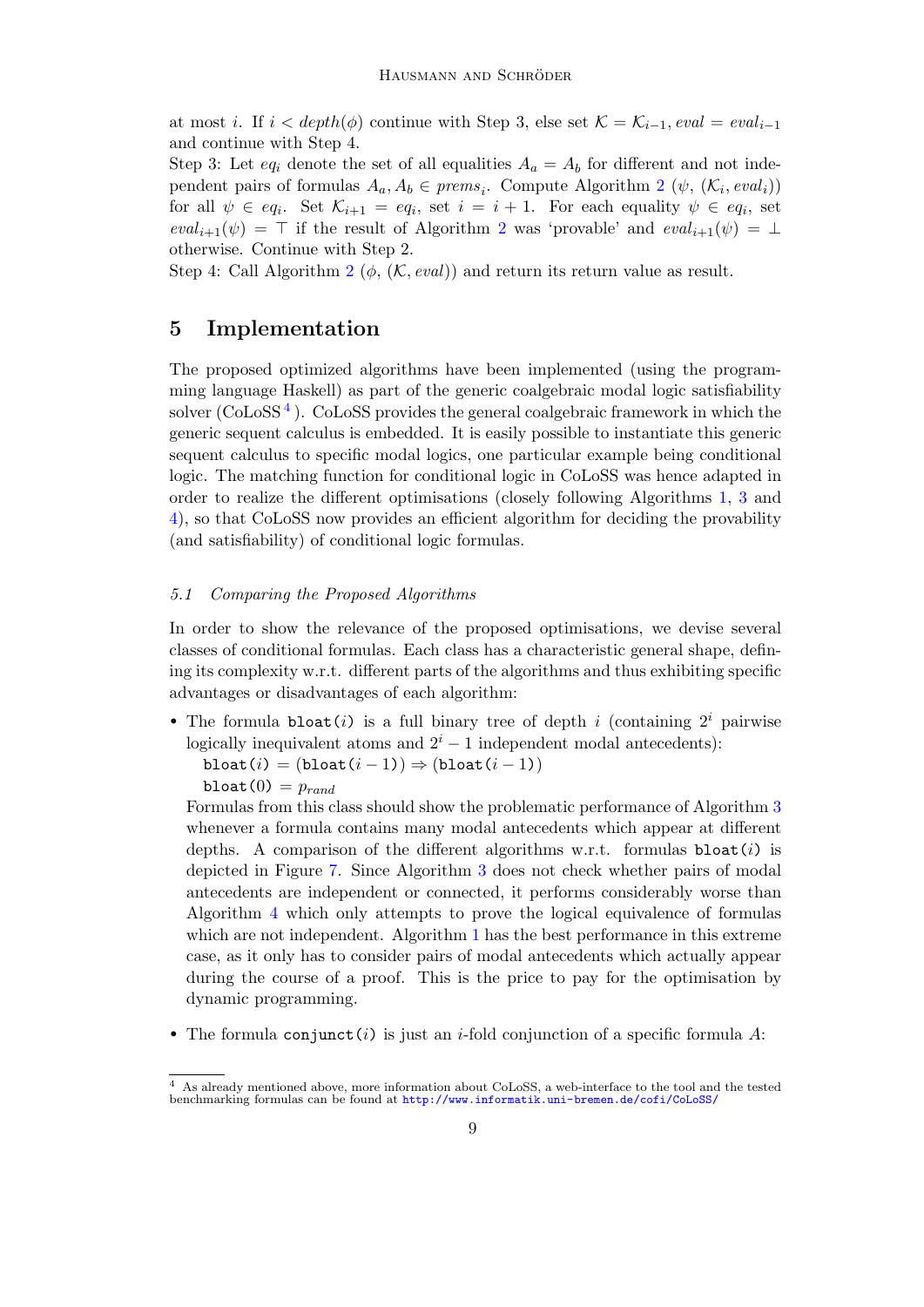| HAUSMANN AND SCHRÖDER |  |
|-----------------------|--|
|                       |  |

| $\dot{i}$      | Algorithm 1 | Algorithm 3 | Algorithm 4 |
|----------------|-------------|-------------|-------------|
| 1              | 0.007s      | 0.007s      | 0.007s      |
| $\overline{2}$ | 0.007s      | 0.007s      | 0.007s      |
| 3              | 0.007s      | 0.008s      | 0.008s      |
| 4              | 0.008s      | 0.017s      | 0.012s      |
| 5              | 0.009s      | 0.112s      | 0.048s      |
| 6              | 0.010s      | 1.154s      | 0.416s      |
| 7              | 0.012s      | 11.998s     | 4.116s      |

<span id="page-9-0"></span>Fig. 7. Results for  $\text{bloat}(i)$ 

conjunct  $(i) = A_1 \wedge \ldots \wedge A_i$ 

 $A = (((p_1 \vee p_0) \Rightarrow p_2) \vee ((p_0 \vee p_1) \Rightarrow p_2)) \vee \neg (((p_0 \vee p_1) \Rightarrow p_2) \vee ((p_1 \vee p_0) \Rightarrow p_2)))$ This class consists of formulas which contain logically (but not sytactically) equivalent antecedents. As i increases, so does the amount of appearances of identical modal antecedents in different positions of the considered formula. A comparison of the different algorithms w.r.t. formulas conjunct (i) is depicted in Figure [8.](#page-10-0) It is obvious that the optimized algorithms perform considerably better than the unoptimized Algorithm [1.](#page-4-0) The reason for this is that Algorithm [1](#page-4-0) repeatedly proves equivalences between the same pairs of modal antecedents. The optimized algorithms on the other hand are equipped with knowledge about the modal antecedents, so that these equivalences have to be proved only once. However, even the runtime of the optimized algorithms is exponential in  $i$ , due to the exponentially increasing complexity of the underlying propositional formula. Note that the use of propositional tautologies (such as  $A \leftrightarrow (A \wedge A)$ ) in this case) would help to greatly reduce the computing time for  $\text{conjunct}(i)$ . Optimisation of propositional reasoning is not the scope of this paper though, thus we devise the following examplary class of formulas (for which propositional tautologies would not help):

- The formula explode(i) contains equivalent but not syntactically equal and interchangingly nested modal antecedents of depth at most i:
	- $\texttt{explode}(i) = X^{i}_{1} \lor \ldots \lor X^{i}_{i}$  $X_1^i = (A_1^i \Rightarrow (\dots (A_i^i \Rightarrow (c_1 \land \dots \land c_i)) \dots))$  $X_j^i = (A_{j \mod i}^i \Rightarrow (\dots (A_{(j+(i-1)) \mod i}^i \Rightarrow \neg c_j) \dots))$  $A_j^i = p_j \bmod i \wedge \ldots \wedge p_{(j+(i-1))} \bmod i$

This class contains complex formulas for which the unoptimized algorithm should not be efficient any more: Only the combined knowledge about all appearing modal antecedents  $A_j^i$  allows the proving algorithm to reach all modal consequents  $c_n$ , and only the combined sequent  $\{(c_1 \wedge \ldots \wedge c_i), \neg c_1, \ldots, \neg c_i\}$  (containing every appearing consequent) is provable. For formulas from this class (specifically designed to show the advantages of optimization by dynamic programming), the optimized algorithms vastly outperform the unoptimized algorithm (see Figure [9\)](#page-10-1).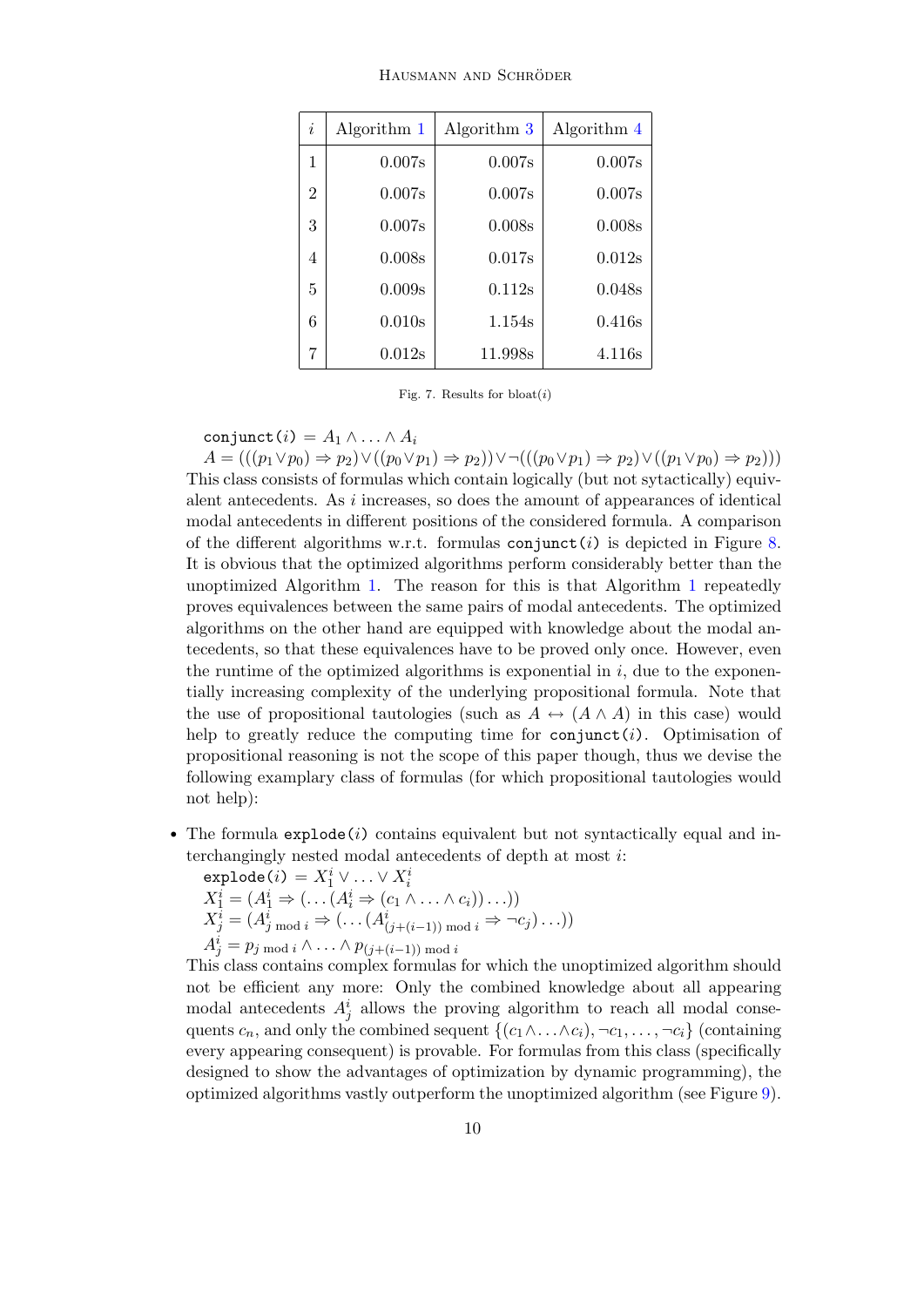HAUSMANN AND SCHRÖDER

| $\dot{i}$      | Algorithm 1     | Algorithm 3        | Algorithm 4 |
|----------------|-----------------|--------------------|-------------|
| 1              | 0.008s          | 0.008s             | 0.008s      |
| $\overline{2}$ | 0.009s          | 0.009s             | 0.009s      |
| 3              | 0.011s          | 0.010 <sub>s</sub> | 0.010s      |
| 4              | 0.058s          | 0.011s             | 0.011s      |
| 5              | 1.335s          | 0.014s             | 0.015s      |
| 6              | 42.885s         | 0.038s             | 0.040s      |
| 7              | $>600.000$ s    | 0.220s             | 0.232s      |
| 8              | $\gg 600.000$ s | 1.944s             | 2.019s      |
| 9              | $\gg 600.000$ s | 17.826s            | 18.790s     |

<span id="page-10-0"></span>Fig. 8. Results for  $\text{conjunct}(i)$ 

| $\dot{i}$      | Algorithm 1     | Algorithm 3 | Algorithm 4 |
|----------------|-----------------|-------------|-------------|
| 1              | 0.007s          | 0.007s      | 0.007s      |
| $\overline{2}$ | 0.007s          | 0.007s      | 0.007s      |
| 3              | 0.009s          | 0.009s      | 0.009s      |
| 4              | 0.017s          | 0.010s      | 0.010s      |
| 5              | 0.133s          | 0.012s      | 0.012s      |
| 6              | 0.305s          | 0.015s      | 0.016s      |
| 7              | 430.684s        | 0.018s      | 0.022s      |
| 8              | $\gg$ 600.000s  | 0.023s      | 0.029s      |
| 9              | $\gg 600.000$ s | 0.029s      | 0.044s      |

<span id="page-10-1"></span>Fig. 9. Results for  $explode(i)$ 

The tests were conducted on a Linux PC (Dual Core AMD Opteron 2220S (2800MHZ), 16GB RAM). It is obvious that a significant increase of performance may be obtained through the proposed optimisations. In general, the performance of the implementation of the proposed algorithms in the generic reasoner CoLoSS is comparable to dedicated conditional logic provers such as CondLean; a direct comparison is presently made difficult by the fact that the benchmarking formulas used to evaluate CondLean are not listed explicitly in [\[6\]](#page-13-14).

# 6 Generalized Optimisation

As previously mentioned, the demonstrated optimisation is not restricted to the case of conditional modal logics.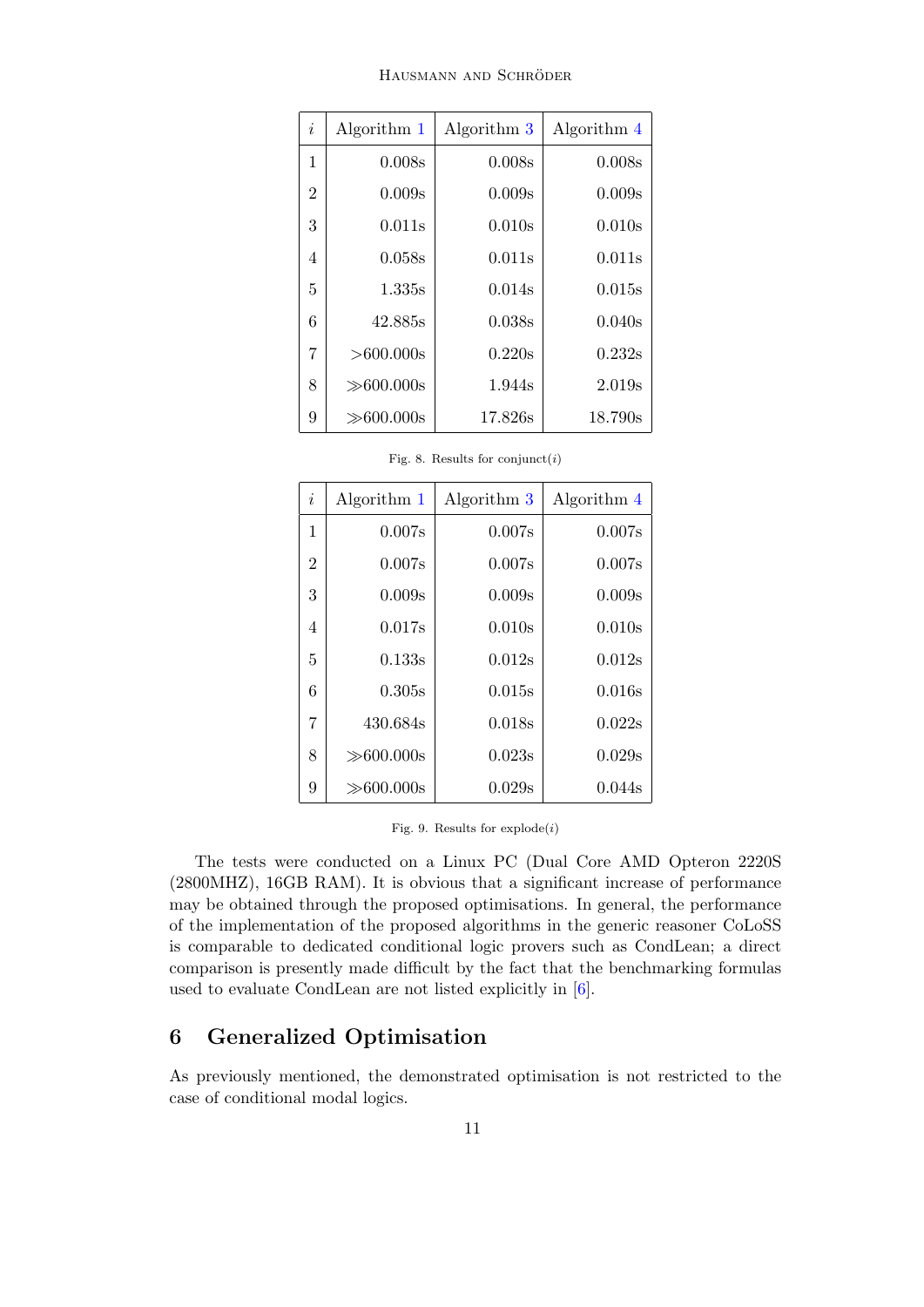**Definition 6.1** If  $\Gamma$  is a sequent, we denote the set of all arguments of top-level modalities from Γ by  $arg(\Gamma)$ . A short sequent is a sequent which consists of just one formula which itself is a propositional formula over a fixed maximal number of modal arguments from  $arg(\Gamma)$ . In the following, we fix the maximal number of modal arguments in short sequents to be 2.

The general method of the optimisation then takes the following form: Let  $S_1, \ldots, S_n$  be short sequents and assume that there is a (w.r.t the considered modal logic) sound instance of the generic rule which is depicted in Figure [10](#page-11-0) (where  $S$  is a set of any sequents).

$$
\left|\begin{array}{ccc} & S_1 & \ldots & S_n & \mathcal{S} \\ \textbf{(Opt)} & \frac{S_1}{\Gamma} & \end{array}\right|
$$

<span id="page-11-0"></span>Fig. 10. The general rule-scheme to which the optimisation may be applied

Then we devise a final version (Algorithm [5\)](#page-11-1) of the optimized algorithm: Instead of considering only equivalences of conditional antecedents for pre-proving, we now extend our attention to any short sequents over any modal arguments.

<span id="page-11-1"></span>**Algorithm 5** Step 1: Take a formula  $\phi$  as input. Set  $i = 0$ ,  $\mathcal{K}_0 = \emptyset$ , eval<sub>0</sub> =  $\emptyset$ . Step 2: Generate the set  $args_i$  of all modal arguments of  $\phi$  which have nesting depth at most i. If  $i < depth(\phi)$  continue with Step 3, else set  $\mathcal{K} = \mathcal{K}_{i-1}$ , eval = eval<sub>i-1</sub> and continue with Step 4.

Step 3: Let  $seq_i$  denote the set of all short sequents of form  $S_i$  (where  $S_i$  is a sequent from the premise of rule  $(\text{Opt})$ ) over at most two formulas  $A_a, A_b \in args_i$ . Compute Algorithm [2](#page-6-0) ( $\psi$ ,  $(\mathcal{K}_i, eval_i)$ ) for all  $\psi \in seq_i$ . Set  $\mathcal{K}_{i+1} = seq_i$ , set  $i = i + 1$ . For each short sequent  $\psi \in seq_i$ , set  $eval_{i+1}(\psi) = \top$  if the result of Algorithm [2](#page-6-0) was 'provable' and  $eval_{i+1}(\psi) = \bot$  otherwise. Continue with Step 2.

Step 4: Call Algorithm [2](#page-6-0) ( $\phi$ , (K, eval)) and return its return value as result.

This new Algorithm [5](#page-11-1) may then be used to decide provability of formulas, where the employed ruleset has to be extended by the generic modified rule given by Figure [11.](#page-11-2)

$$
(\mathbf{Opt}^m) \frac{\mathcal{S}}{\Gamma}
$$

$$
(\bigwedge_{i \in \{1..n\}} eval(S_i) = \top)
$$

<span id="page-11-2"></span>Fig. 11. The general optimized rule

Example 6.2 The following two cases are instances of the generic optimisation:

(i) (Classical modal Logics / Neighbourhood Semantics) Let  $\Gamma = {\Box A = \Box B}$ ,  $n = 1, S_1 = \{A = B\}$  and  $S = \emptyset$ . Algorithm [5](#page-11-1) may be then applied whenever the following congruence rule is sound in the considered logic: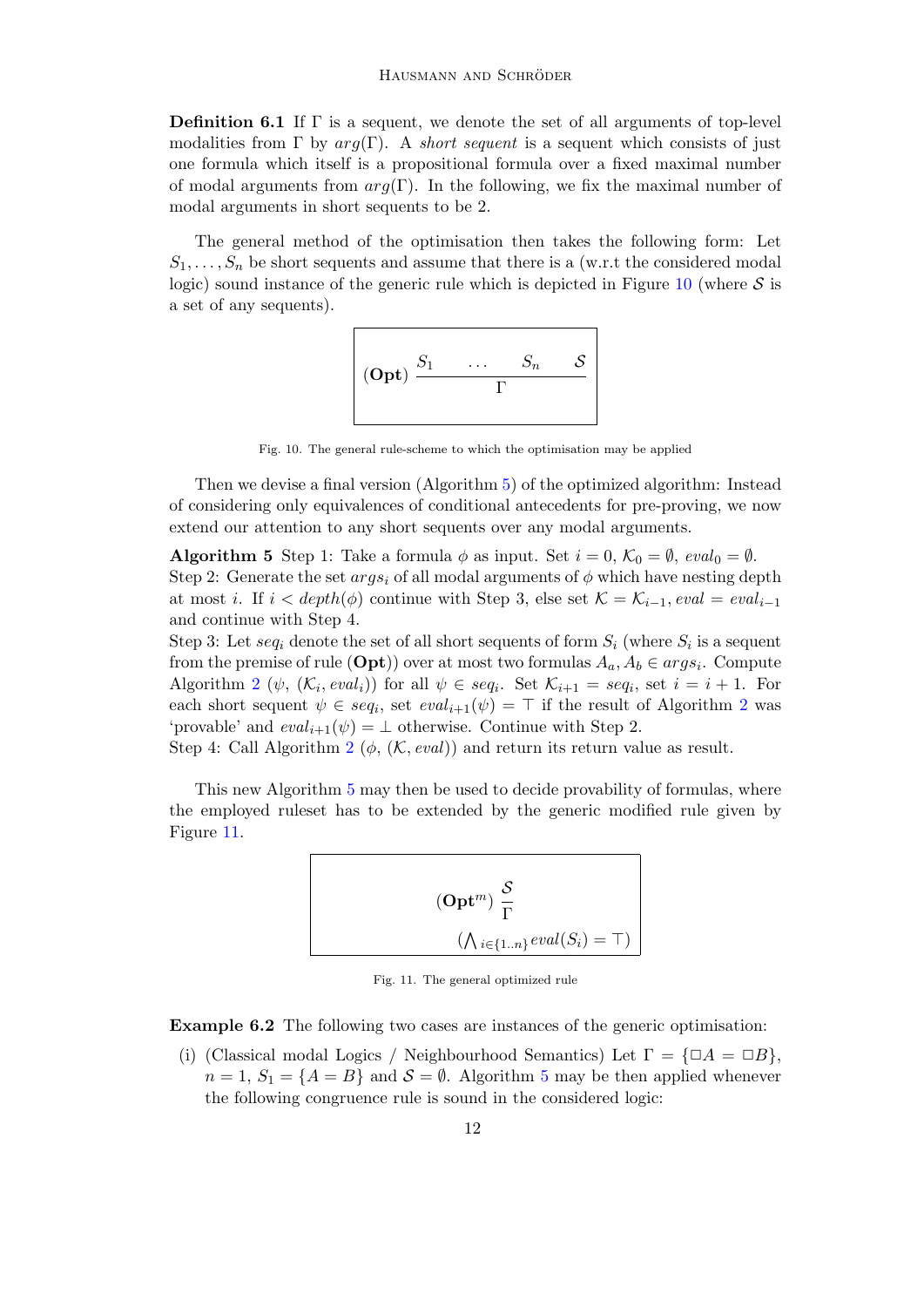$$
(\mathbf{Opt}_{Cong}) \frac{A=B}{\Box A=\Box B}
$$

The according modified version of this rule is as follows:

$$
(\mathbf{Opt}_{Cong}^m) \xrightarrow[\Box A = \Box B]
$$

with the side-condition  $eval(A = B) = \top$ .

<span id="page-12-0"></span>(ii) (Monotone modal logics) By setting  $\Gamma = {\square}A \rightarrow {\square}B$ ,  $n = 1, S_1 = {A \rightarrow B}$ and  $S = \emptyset$ , we may instantiate the generic algorithm to the case of modal logics which are monotone w.r.t. their modal operator. So assume the following rule to be sound in the considered modal logic:

$$
(\mathbf{Opt}_{Mon}) \xrightarrow{\begin{subarray}{c} A \to B \\ \Box A \to \Box B \end{subarray}}
$$

The according modified version of this rule is as follows:

$$
({\bf Opt}_{Mon}^m) \xrightarrow[\Box A \to \Box B]
$$

with the side-condition  $eval(A \rightarrow B) = \top$ .

In the case that  $(\mathbf{Opt}_{Mon})$  is the only modal rule in the considered logic (i.e. the case of plain monotone modal logic), all the prove-work which is connected to the modal operator is shifted to the pre-proving process. Especially matching with the modal rules  $\mathcal{RO}_{sc}^{m}$  becomes a mere lookup of the value of *eval*. This means, that all calls of the sequent algorithm Algorithm [2](#page-6-0) correspond in complexity just to ordinary sat-solving of propositional logic. Furthermore, Algorithm [2](#page-6-0) will be called  $|\phi|$  times. This observation may be generalized:

Remark 6.3 In the case that all modal rules of the considered logic are instances of the generic rule (Opt) with  $P = \emptyset$  (as seen in Example [6.2\)](#page-12-0), the optimisation does not only allow for a reduction of computing time, but it also allows us to effectively reduce the sequent calculus to a sat-solving algorithm. Furthermore, the optimized algorithm will always be as efficient as the original one in this case (since every occurence of short sequents over  $arg(\Gamma)$  which accord to the current instantiation of the rule (Opt) will have to be shown or refuted even during the course of the original algorithm).

### 7 Conclusion

We presented (from a practical point of view) two optimisations for reasoning in conditional logic:

- The first optimisation makes use of the concept of dynamic programming in order to separate the two tasks that showing validity of formulas in conditional logic consists of: The first task of proving equivalences of antecedents and the second task of ordinary sequent proving. The use of dynamic programming substantially decreases the branching breadth of the resulting sequent calculus.
- The second proposed optimisation introduces a strategy to reduce the amount of pairs of antecedents whose equivalence has to be considered. This is achieved by distinguishing between connected and independent pairs of modal arguments.